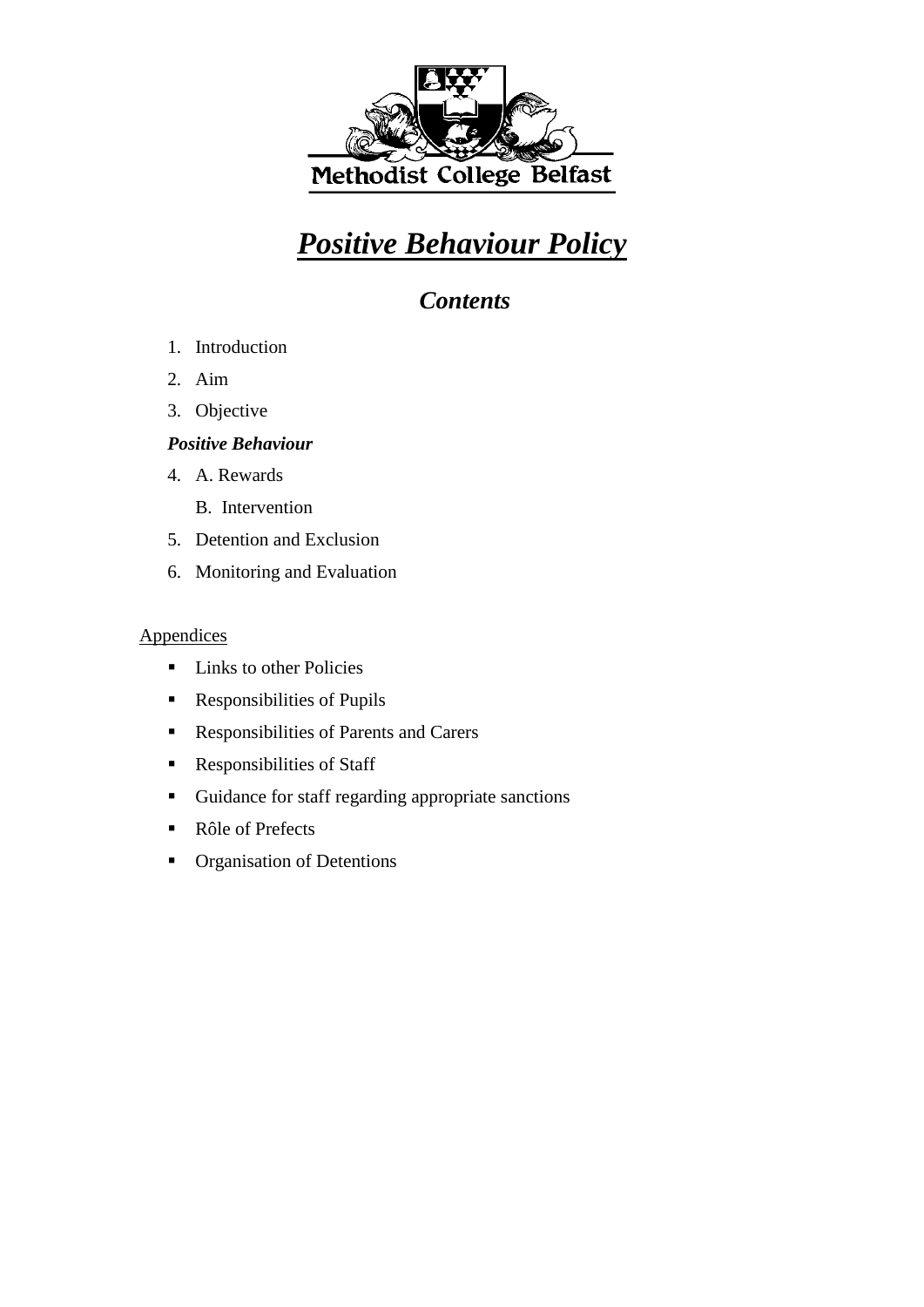# **1. Introduction**

At Methodist College equal opportunities are provided for all and the diverse talents of each of our pupils are appreciated, nurtured and celebrated. The development of intellectual curiosity, critical debate, active and independent learning and the pursuit of excellence are all valued.

Through the pursuit of curricular and extra-curricular activities, the College supports and promotes the belief in the importance of developing the whole person. Pupils are encouraged to be enthusiastic, confident and tolerant young people, who have respect for themselves and for others.

To facilitate active learning and where the uniqueness and development of each individual are of the utmost importance, it is crucial that a well-ordered environment is cultivated. Positive behaviour is seen as paramount in the achievement of the objectives of the College and is a common aim which should be shared by all pupils, staff and parents/carers.

To this end the College has formulated a Positive Behaviour Policy.

We believe that good behaviour should be regarded as the norm and should be universally understood as such. All members of the College community have a responsibility in ensuring that the principles of **respect for oneself, for others, and for our environment** pervade all that we do.

# **2. Aim**

 To create a positive, productive and caring environment, where each pupil feels valued and respected, and can achieve his/her potential.

### **3. Objective**

 To provide clear guidelines to all pupils, parents, carers and staff on the behaviour expected of pupils and associated procedures.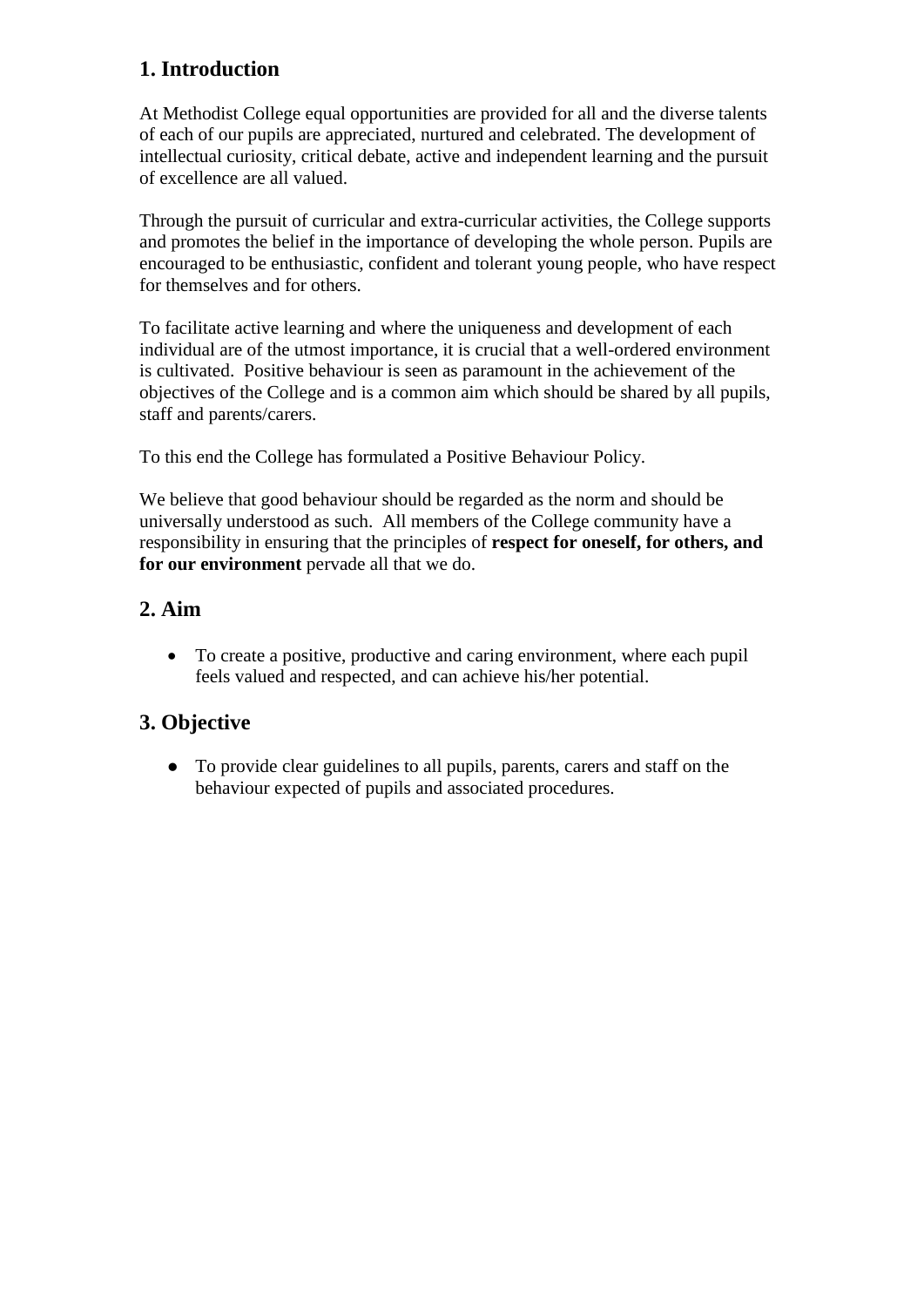# **POSITIVE BEHAVIOUR**

### **4A. Rewards**

The ethos of encouragement is central to the promotion of positive behaviour in the College and all staff have a collective responsibility to contribute to positive behaviour management.

Pupils are valued as individuals and their achievements are recognised.

The following are rewards used in the College:

Rewards:

- Verbal praise from staff;
- Positive comments from staff in the homework diary;
- Positive marking of a pupil's work and written praise;
- Displays of pupils' work in the classroom, in the Department and in the wider school;
- Recognition of achievements in assembly, on College reports and in school publications and website;
- The award of an academic progress certificate by Head of Section;
- Prizes presented on Junior and Senior Prize Days;
- Selection as Prefects:
- The award of colours, honours and special awards for non-academic achievement.

Positive behaviour is promoted through the

- Responsibilities of Pupils (See Appendix B) and the homework diary;
- Form Assemblies and Tutor Group Assemblies;
- Personal Development Programme;
- Teaching and extra-curricular staff.

### **4B. Intervention**

The vast majority of pupils in Methody behave positively. Pupils who do not behave appropriately may have privileges withdrawn or sanctions applied. Guidance for teachers (see Appendix E) as to which type of sanction is appropriate for different misdemeanours is based on a hierarchy of misconduct. However, the specific context of the inappropriate behaviour has to be taken into account and professional judgement of staff is required accordingly. There is a set of procedures and sanctions for dealing with unacceptable behaviour. These sanctions include:

- Verbal warnings, repeated or extra work, community service
- 45 minute and 90 minute Friday detentions
- Principal's detention
- Suspension
- Expulsion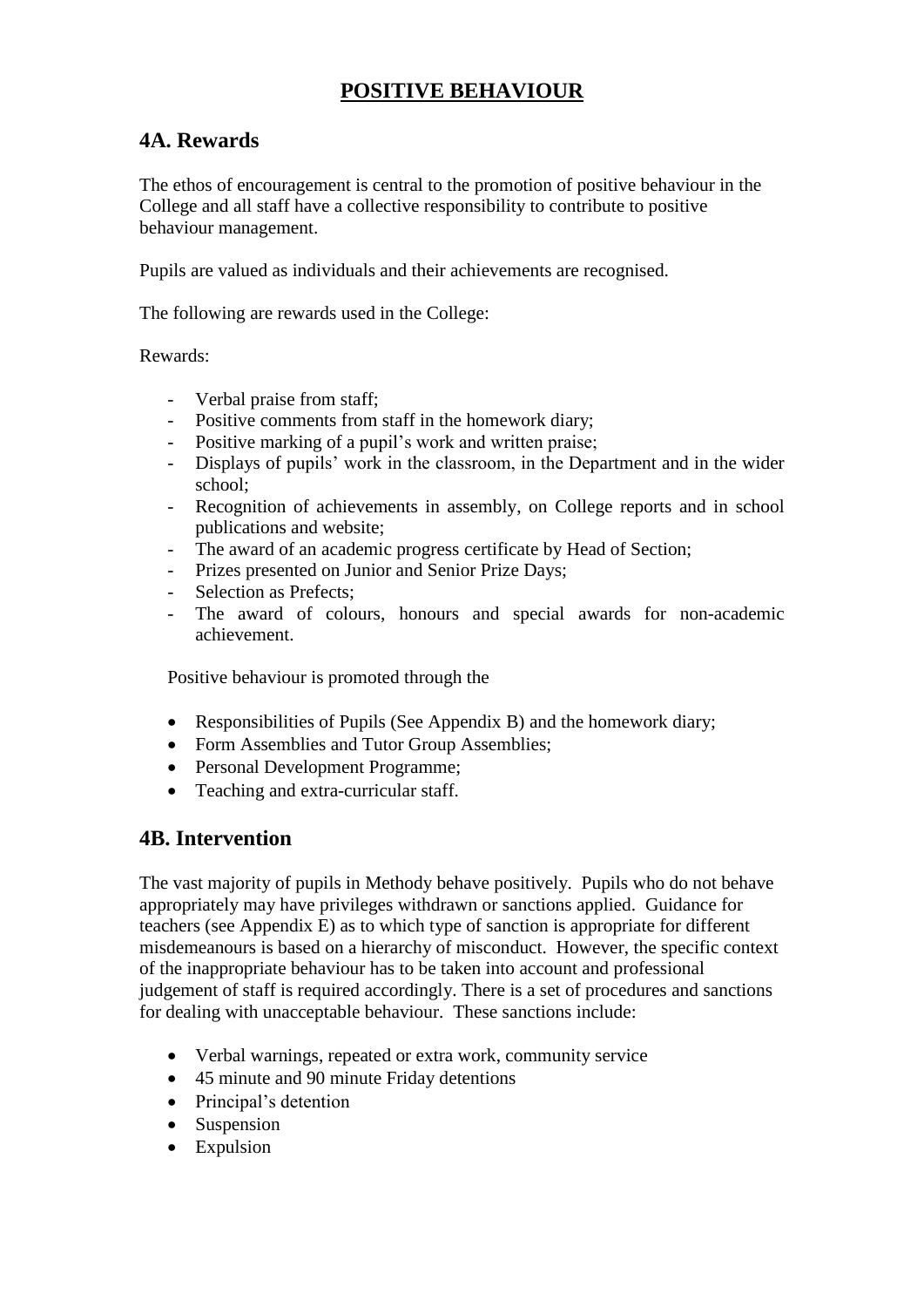At each stage it will be made clear to pupils why they are being punished and that a record of their conduct may be kept.

The following will be regarded as serious offences (this list is not exhaustive) and will likely lead to one of the above sanctions being imposed:

#### **Respecting oneself:**

e.g. persistent minor offences; repeated failure to complete work; persistent lateness; truancy; misconduct during examinations, repeated failure to adhere to uniform regulations; possessing offensive material smoking (including smoking e-cigarettes); possession and/or use of alcohol, drugs or solvents.

#### **Respecting others:**

e.g. use of abusive language (in either spoken or written form); insolence, relaying offensive material; being inconsiderate towards others; assault; physical violence; bullying; distribution or sale of alcohol, drugs or solvents; fighting; interfering with the possessions of others; internet abuse; sexual misconduct; possession of a weapon; dangerous behaviour.

#### **Respecting the environment (both inside and outside the College):**

e.g. showing disrespect to the College environment, vandalism.

#### **Failure to complete a sanction may lead to a more serious sanction being applied.**

Unacceptable behaviour leading to the issuing of a detention will be recorded and monitored (by Form Staff) with 'points' assigned as follows:

| 45 minute (Stage 1) Friday detention | 1 point  |
|--------------------------------------|----------|
| 90 minute (Stage 2) Friday detention | 3 points |
| Principal's detention                | 9 points |

A 3rd Stage 1 detention will automatically become a Stage 2 detention. A 3rd Stage 2 detention will automatically become a Stage 3 detention.

#### **Interviews:** In a single school year

any pupil accumulating 5 points will be spoken to by the Head of Form any pupil accumulating 7 points will be interviewed by the appropriate Head of Section and Head of Form.

any pupil issued with a Principal's Detention will be interviewed by the Principal.

any pupil accruing more than 9 points will be interviewed and monitored by the Head of Section and Vice Principal (Pastoral) in order to provide support to them to effect an improvement in their behaviour. Should the required improvement not be evident and the pupil accrues behaviour points beyond 18 the Principal will conduct an interview with the pupil and their parents/guardians. This may result in a more serious sanction being issued.

#### **Persistent Lateness**

The College regards punctuality as essential and views parental support in this matter as key. Procedures are in place to monitor pupil punctuality and to deal with persistent lateness. A pupil will, in the first instance, be issued with a ½ hour Friday morning detention or in the case of Sixth Form lose a 'free' period. Failure to address the matter will thereafter result in the detentions outlined above.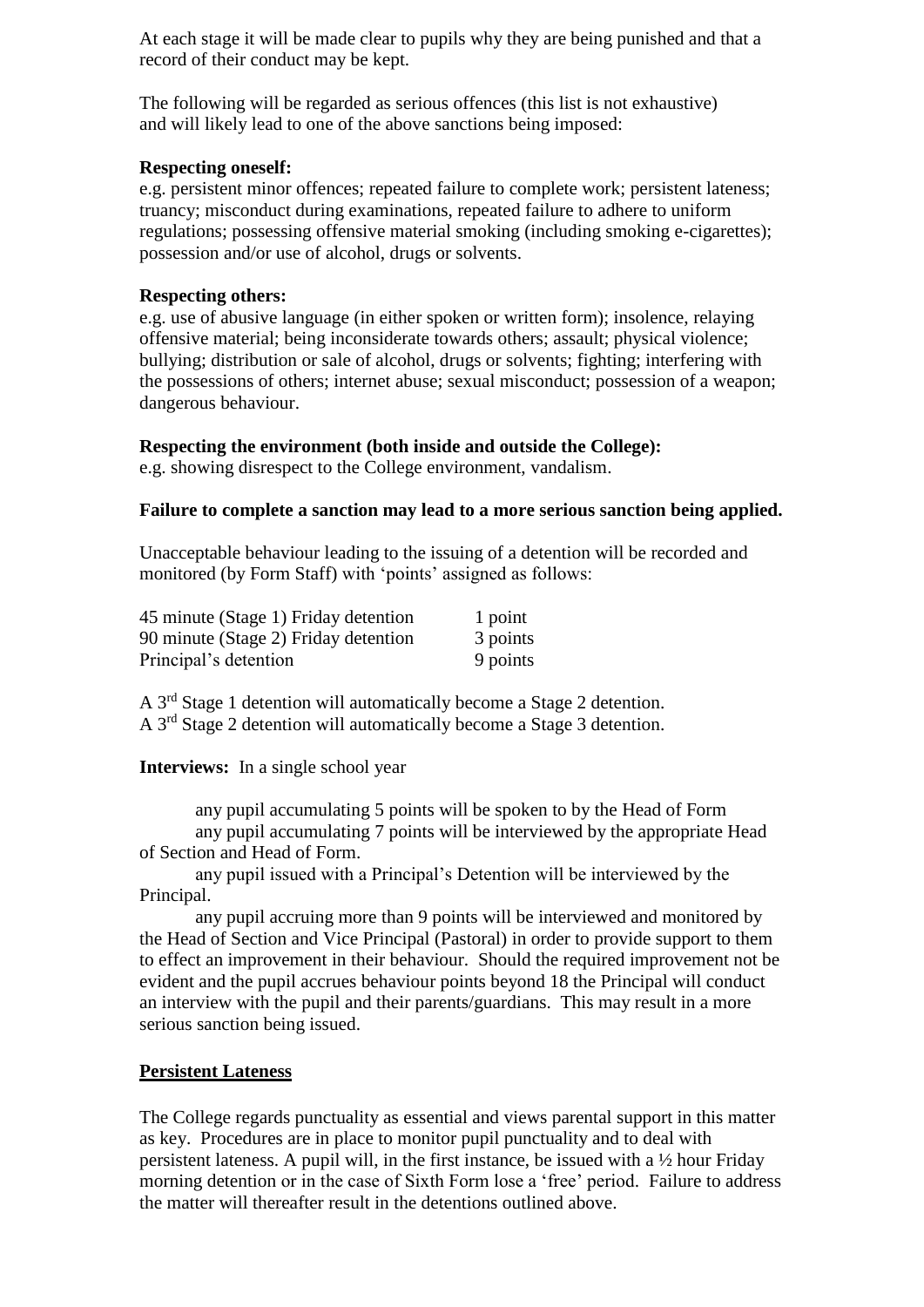# **5. Detention and Exclusion**

#### Friday Detention

Friday Detention is a serious sanction. Pupils may be given either a 45 minute detention or a 90 minute detention. A pupil may be put in a 45 minute detention by any member of staff; they may be put in a 90 minute detention by Heads of Department, Heads of Form or senior staff.

#### Principal's Detention

A Principal's Detention is an extremely severe sanction issued by the Principal and will be held at a time and location, on College property, convenient to the Principal or delegated senior member of staff. It may take place during school holidays or designated staff/school development days.

#### Suspension

Suspension is used for extremely serious breaches of discipline and can only be applied by the Principal, or the Senior Vice-Principal in the Principal's absence.

#### Expulsion

The Board of Governors may expel a pupil and this is a sanction which will only take place following the correct procedures as laid down by DENI.

#### Referral System

On a day-to-day basis, each member of staff is responsible for promoting positive behaviour. Issues relating to academic or other matters are dealt with by the teacherin-charge in the first instance. If the matter cannot be resolved, or is of a more serious nature, it is referred to the appropriate Head of Department or Head of Form. If a problem continues, staff consult the relevant Head of Section or Vice Principal (Pastoral) and agree the action to be taken and by whom. Heads of Section refer issues to Senior Leadership Team when appropriate.

### **6. Monitoring and Evaluation**

On a day to day basis the Vice Principal (Pastoral) monitors the implementation of the policy which is reviewed at least once every three years by the Vice Principal in consultation with parents, pupils and staff. The policy will be altered to reflect changes in educational legislation and practice as appropriate.

#### **September 2019**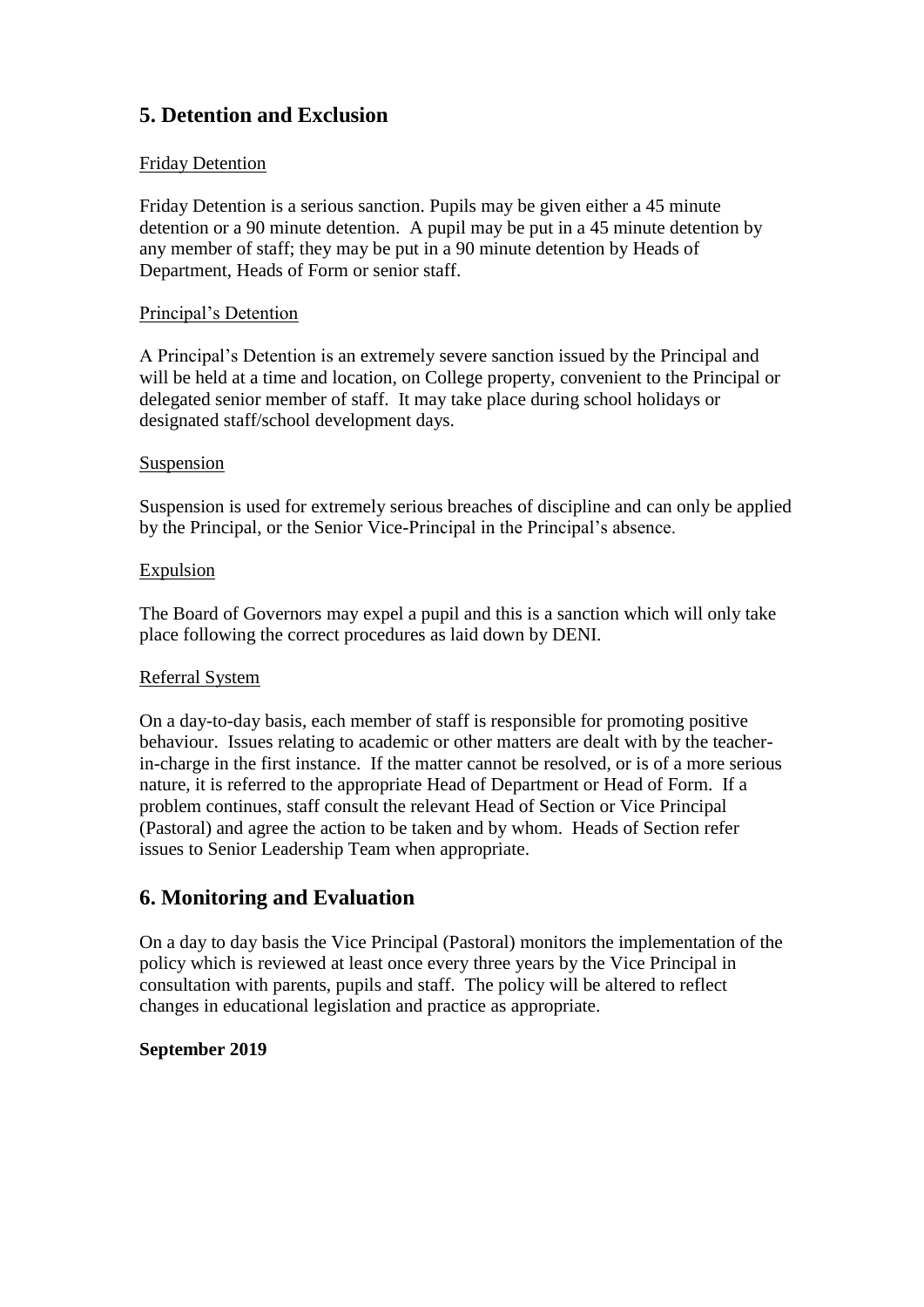# **Appendix A** *Links to other policies*

The Positive Behaviour Policy takes cognisance of the following College documents and policies, which are available on the College website (www.methody.org):

- Anti-bullying Policy
- Acceptable Use of ICT
- E-safety Policy
- Pastoral Policy
- SEN Policy
- Drugs Policy
- Child Protection Policy
- Health and Safety Policy
- Safe Handling Policy
- Code of Conduct for Staff and Volunteers
- Complaints Policy
- Regulations for pupils participating in school trips
- Uniform Regulations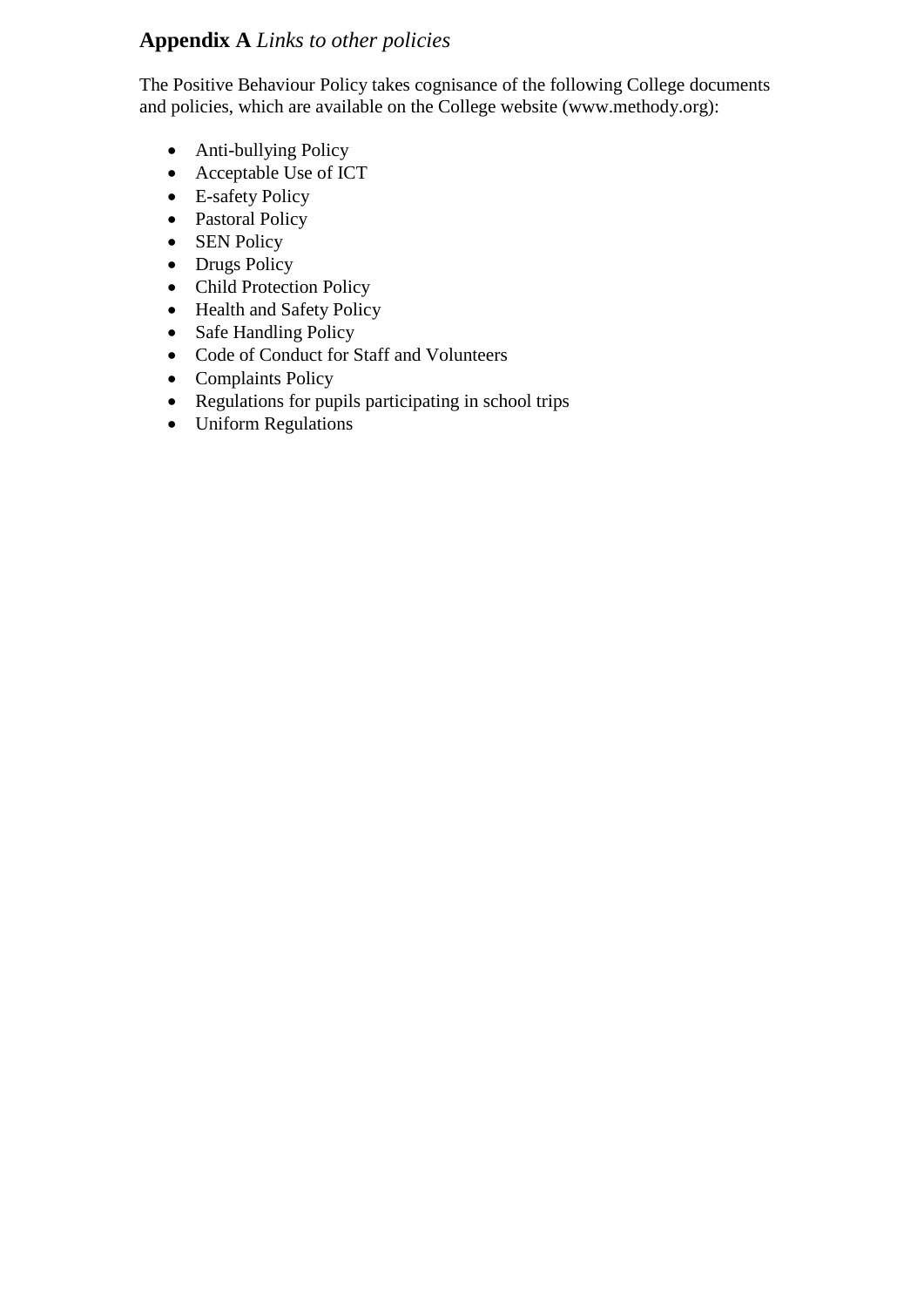# **Appendix B. Responsibility of pupils**

#### **Attendance**

All pupils must:

- attend on every occasion that the school is in session, unless ill, or unless prior permission has been given;
- arrive in school no earlier than 8.25am, unless involved in a supervised College activity;
- arrive for Tutor Group Assembly (registration class) by 8.45am;
- bring a note of explanation from a parent/carer to their Tutor immediately on return to school after every absence unless a text has already been submitted via Schoolcomms;
- attend all classes, Assemblies, Games and activities as shown on individual timetables and rotas;
- remain on the school premises until the end of each school day (Sixth Form pupils are allowed to leave the school grounds at lunchtime but must return promptly for the start of the afternoon session).
- leave the College grounds within ten minutes of their last supervised activity;
- if feeling ill during the course of the school day, go to the Sanatorium (going home without permission from the College Nurse or a senior member of staff is not permitted);
- if present in school but unable to take part in school Games or Physical Education classes, bring a letter of explanation from parents/carers to the Head of the Physical Education Department;
- request permission from teachers prior to being absent from class;
- wear uniform in line with College Uniform Regulations at all times when uniform is worn. See Uniform Booklet or website.

### **Attitude and behaviour**

All pupils must:

- set high standards of behaviour for themselves, both inside school and on the journey to and from school, or when involved in school activities;
- take responsibility for their behaviour, attitude and appearance at all times;
- show courtesy and consideration for all other pupils, teaching and ancillary staff, and visitors to the College at all times.
- observe and adhere to all safety instructions given to them;
- arrive in each class on time, with the correct materials and resources and with all necessary preparatory work and homework completed on time to the best of their ability;
- follow instructions given by all teachers, ancillary staff and College Prefects at all times;
- take responsibility for their own possessions and belongings, ensuring that where possible, all are clearly marked with their name;
- report any accident or breakage immediately to a member of staff;
- take responsibility for valuable possessions brought into school.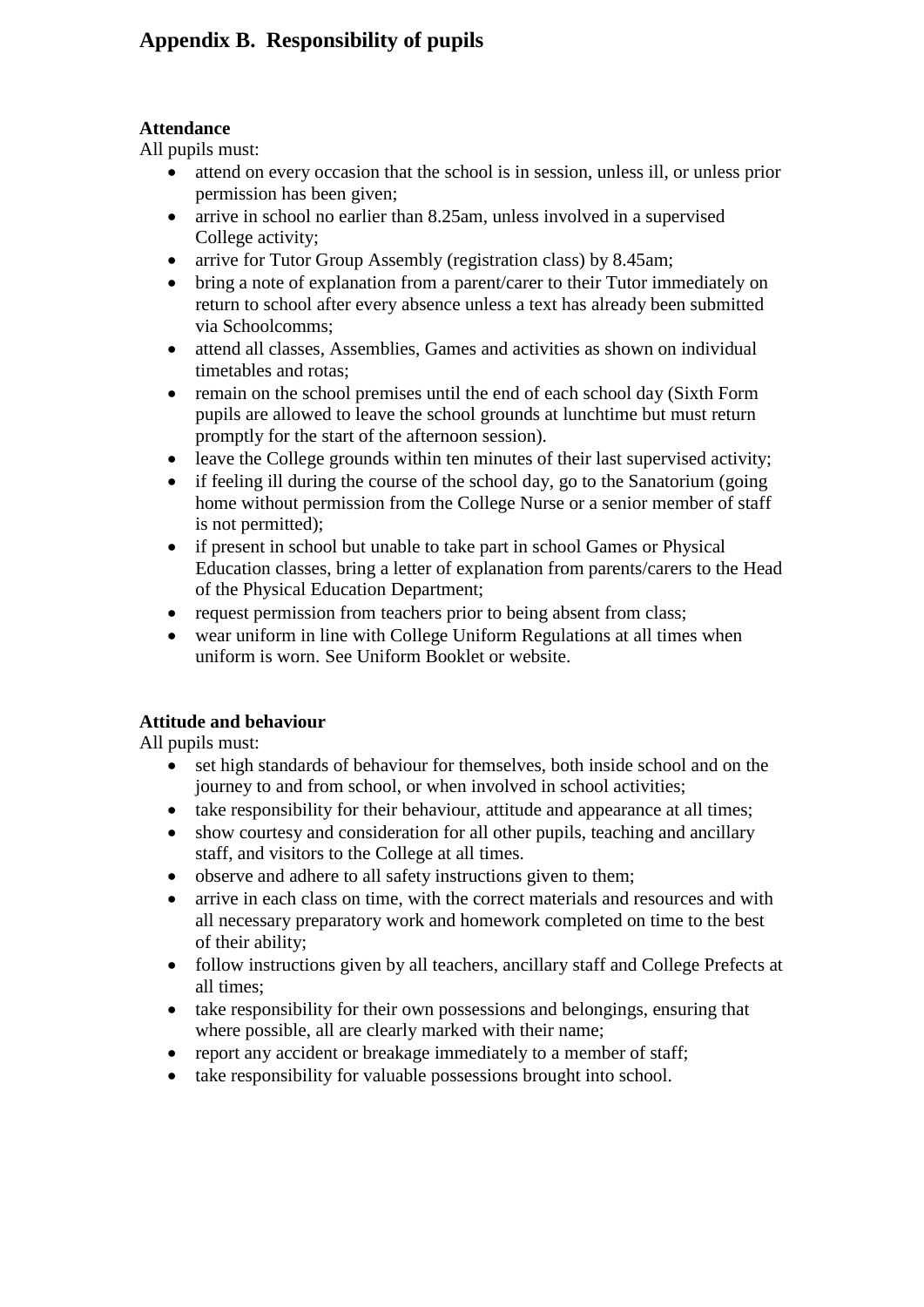Pupils must not:

- use offensive language or act in an offensive or violent manner towards any other person;
- bring into school any item or substance which will contravene school regulations such as alcohol, illegal drugs or any substance which has an intoxicating or hallucinatory effect (smoking/vaping e-cigarettes is strictly forbidden in all circumstances), both inside school and on the way to and from school and school activities);
- borrow, use or take away any item belonging to another person without clear permission;
- intentionally damage College property or that belonging to another person;
- $\bullet$  eat or drink in class, assembly, corridors, locker areas or in study areas (pupils are permitted to drink still water in class only with the permission of their teacher);
- have mobile devices switched on in class or assembly or use such in the corridors except at break and lunchtime or with the express permission of a member of staff;
- record or send an image or sound without the permission of a member of staff and the people being recorded;
- bring into school knives, other weapons or any dangerous item;
- **interfere with fire extinguishers or fire alarms.**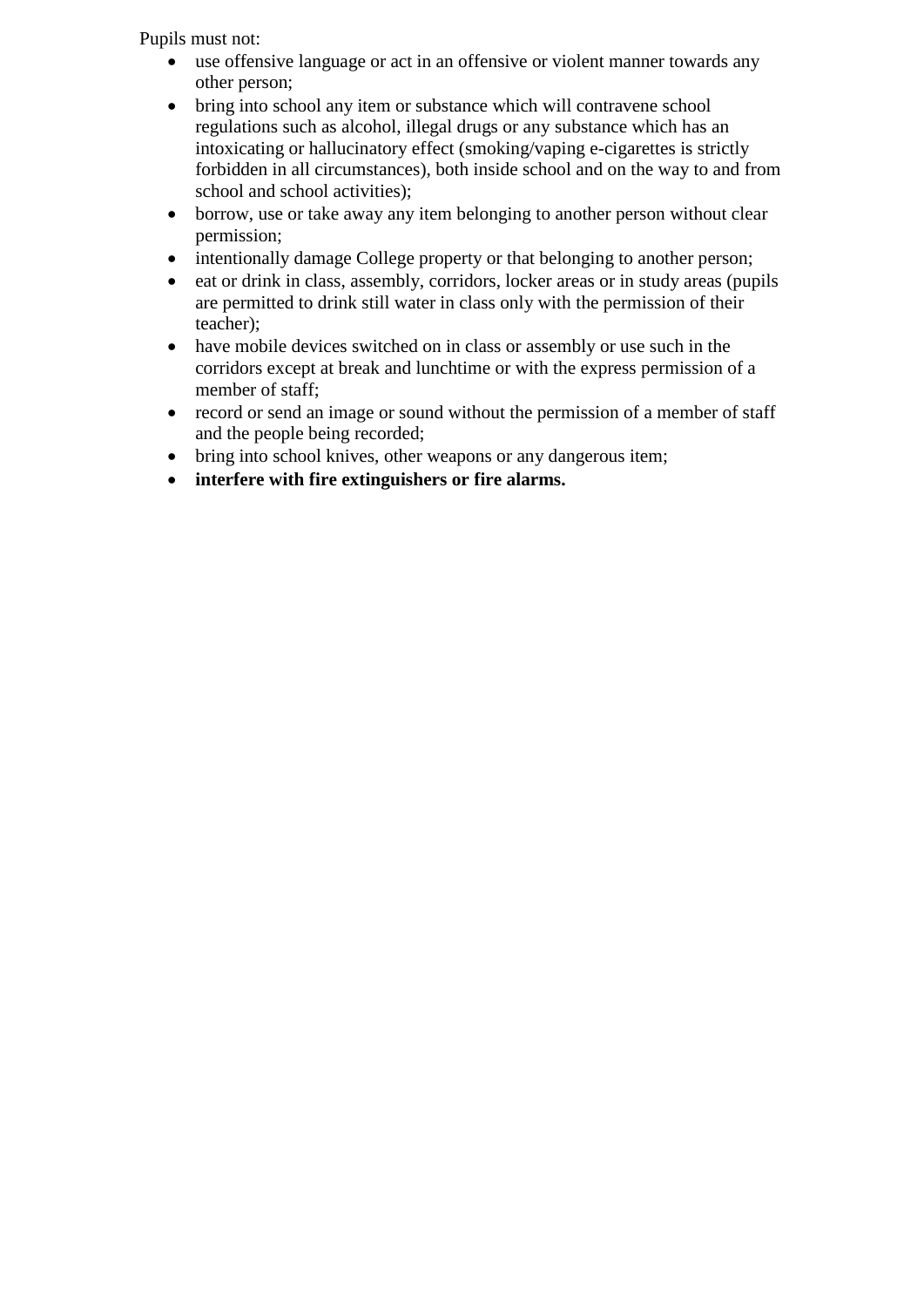## **Appendix C** *Responsibilities of Parents and Carers*

The rôle of parents and carers in the educational development of pupils is critical. The College shares with each parent and carer the aspiration that all pupils will attain their educational potential in the widest sense. It is in this spirit of partnership that it is hoped that parents and carers will co-operate fully with the College in ensuring that their children conform to the Positive Behaviour Policy.

The following points require particular attention and co-operation from parents and carers:

- punctual attendance every day, with illness or prior leave as the only grounds for absence;
- the wearing by pupils of school uniform and neat general appearance as the College directs;
- appropriate behaviour of pupils at all times both in school and on the way to and from school;
- the completion by pupils of homework in accordance with deadlines set by teachers;
- checking and countersigning of homework diary by parents/carers (Forms  $1 5$ ) on a weekly basis;
- attendance by pupils, as required, at College events, sometimes out of school hours;
- participation by pupils in Games (including on Saturdays, if required) unless excused;
- proper fulfilment of obligations voluntarily assumed by pupils, e.g. rehearsals for school plays or concerts;
- keeping Form and Pastoral teams informed regarding issues which may affect the well being of pupils;
- attendance at meetings with teachers to discuss pupils' progress and support College functions;
- the clear marking of all clothing and belongings brought into the College by pupils with the owner's name;
- respect by pupils for the property of others;
- pupils' care of, and respect for, College property, with unlawful damages being paid for;
- ensuring that pupils are not left off or collected inside the grounds of the College.

The Principal is always willing to discuss individual cases or concerns about any aspect of the Positive Behaviour Policy with parents and carers.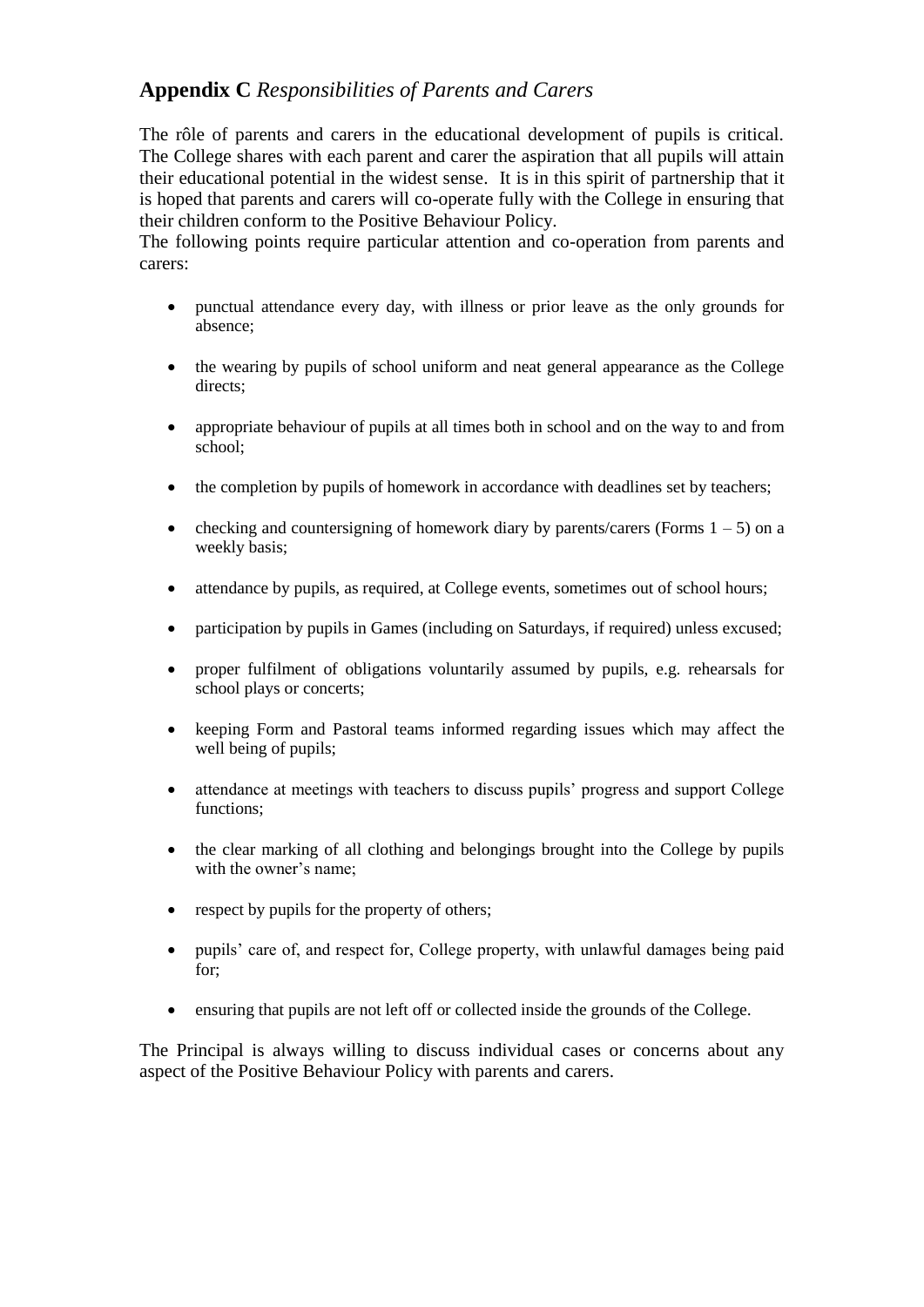# **Appendix D** *Responsibilities of Staff*

All staff play a key rôle in promoting positive behaviour and effective learning, irrespective of their rôle, or experience, and abide by the Code of Conduct for Staff and Volunteers.

The specific procedures for promoting and maintaining positive behaviour are outlined in the relevant section of the policy, but the following general points are relevant to all staff, who:

- act as rôle models for pupils through professional conduct and appearance;
- regularly reinforce the College's expectations of what constitutes good behaviour;
- treat pupils with respect at all times and acknowledge and praise pupils' efforts and achievements as often as possible;
- advise and support pupils who find difficulty behaving in a positive manner;
- inform parents about their children's efforts and achievements as relevant;
- involve parents at an early stage to resolve behavioural issues when they arise;
- maintain a consistent approach to pupil issues when dealing with both positive and negative aspects of behaviour.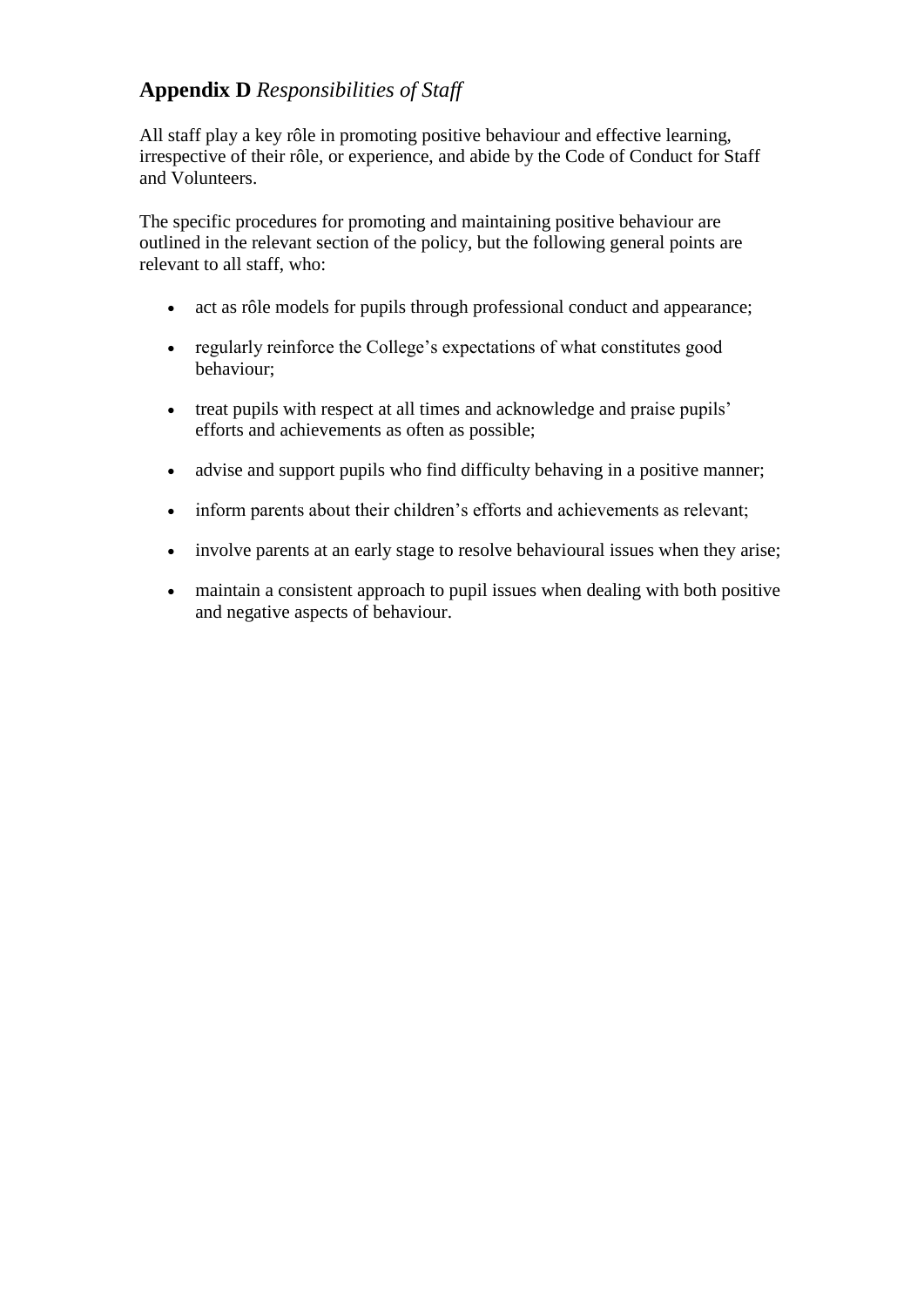# **Appendix E Guidance for teachers**

Guidance for teachers, as shown below, as to which type of sanction is appropriate for different misdemeanours is based on a hierarchy of misconduct. However, the specific context of the inappropriate behaviour has to be taken into account and professional judgement is required accordingly.

| Level 1- may include the following:                                                                                                                                                                                                                                                                                                       | Interventions                                                                                                                                 |
|-------------------------------------------------------------------------------------------------------------------------------------------------------------------------------------------------------------------------------------------------------------------------------------------------------------------------------------------|-----------------------------------------------------------------------------------------------------------------------------------------------|
| Not staying in seat<br>$\circ$<br>Pushing in class<br>$\circ$<br>Interrupting<br>O<br>Chatting<br>$\circ$<br>Turning round<br>$\circ$<br>Failure to bring<br>$\circ$<br>books/equipment/homework once<br>Eating or drinking anything apart<br>$\circ$<br>from water<br>Low level disrespect<br>$\circ$<br>Low level disruption<br>$\circ$ | A reminder of rules<br>$\bigcirc$<br>Non-verbal signals<br>$\circ$<br>A verbal warning<br>$\circ$<br>A note made in homework diary<br>$\circ$ |
|                                                                                                                                                                                                                                                                                                                                           |                                                                                                                                               |

| Level $2 -$ may include the following:                                                                                                                                                                                                                                                                                                                                                                                                                                                                                                                                                                             | Interventions                                                                                                                                                                                                                                                                                                                                                                                   |
|--------------------------------------------------------------------------------------------------------------------------------------------------------------------------------------------------------------------------------------------------------------------------------------------------------------------------------------------------------------------------------------------------------------------------------------------------------------------------------------------------------------------------------------------------------------------------------------------------------------------|-------------------------------------------------------------------------------------------------------------------------------------------------------------------------------------------------------------------------------------------------------------------------------------------------------------------------------------------------------------------------------------------------|
| <b>Persistent Level 1 behaviour</b><br>$\Omega$<br>(Level 1 interventions should<br>have been tried first)<br>Inappropriate remarks<br>$\circ$<br>Answering back<br>$\circ$<br>Inconsiderate behaviour to other<br>$\circ$<br>pupils<br>Failure to meet<br>◯<br>homework/assignment deadlines<br>Failure to use homework diary<br>$\circ$<br>properly<br>Lack of application to classwork<br>$\circ$<br>Littering<br>$\circ$<br>Chewing gum<br>$\circ$<br>Unacceptable uniform or<br>$\circ$<br>appearance e.g. hair, jewellery,<br>make-up etc<br>Poor punctuality to Tutor Group<br>$\circ$<br>Assembly or class | A note made in homework diary<br>$\circ$<br>Moving seat<br>$\circ$<br>Second warning<br>$\circ$<br>Related sanction, e.g.<br>$\circ$<br>imposition, cleaning up mess,<br>loss of privilege<br><b>Supervised short detention</b><br>$\circ$<br>Repeating work which has been<br>$\circ$<br>poorly presented<br><b>Setting additional work</b><br>$\circ$<br><b>Contacting parents</b><br>$\circ$ |
| Failure to register attendance<br>$\circ$<br>Use of mobile phone and other<br>$\circ$<br>electronic devices at inappropriate<br>times                                                                                                                                                                                                                                                                                                                                                                                                                                                                              |                                                                                                                                                                                                                                                                                                                                                                                                 |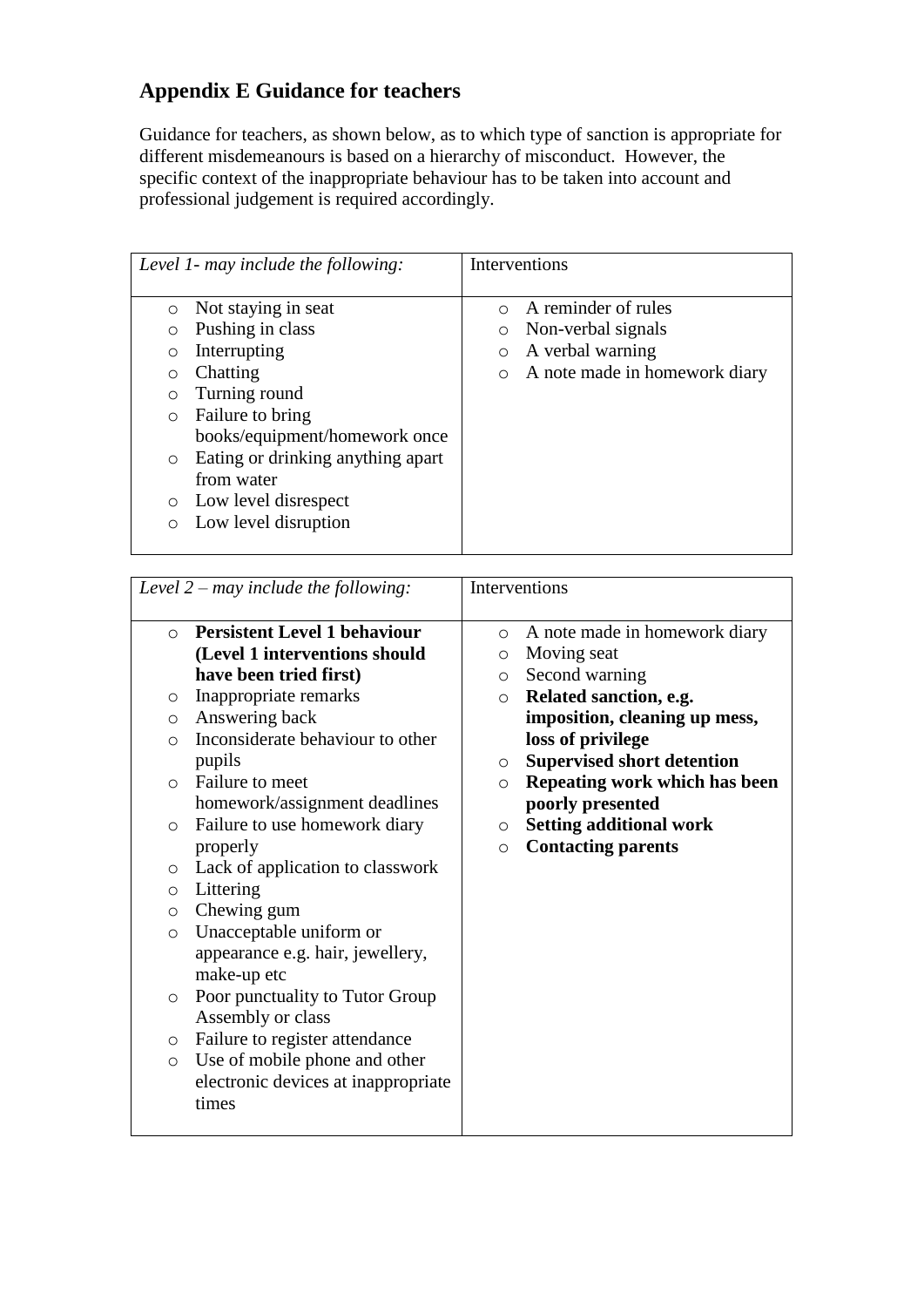| <b>Written apology</b><br>Loss of privilege e.g. use of<br>certain facilities<br>45 minute Friday Detention<br><b>Interview with Head of</b><br><b>Department/Deputy Head of</b><br><b>Form/Head of Form</b><br><b>Subject/Form Report</b><br>Make-up to be removed in<br>cloakrooms; nail varnish etc to be<br>removed at the Sanatorium<br>Confiscation of phone (or other<br>item) which can be collected at<br>the end of the school day<br>community service<br><b>Removal to another teacher's</b><br>classroom<br><b>Contacting parents</b> |
|----------------------------------------------------------------------------------------------------------------------------------------------------------------------------------------------------------------------------------------------------------------------------------------------------------------------------------------------------------------------------------------------------------------------------------------------------------------------------------------------------------------------------------------------------|
|                                                                                                                                                                                                                                                                                                                                                                                                                                                                                                                                                    |

|         | Level $4$ – may include the following: | Interventions                                   |
|---------|----------------------------------------|-------------------------------------------------|
| $\circ$ | Persistent, or serious, Level 3        | Any, or several, of the sanctions listed for    |
|         | behaviour (for persisted Level 3       | Levels 1, 2 and 3 misconduct may be             |
|         | misdemeanours Level 3                  | used but, in addition, the following could      |
|         | interventions should have been         | be applied, singly or in combination -          |
|         | tried first)                           |                                                 |
| O       | Absence from class without             | Community Service in the school<br>$\circ$      |
|         | permission                             | Appropriate compensation for<br>$\circ$         |
| O       | Aggressive or bullying behaviour       | damage                                          |
| O       | Cheating in tests or examinations      | Parents invited to school to collect<br>$\circ$ |
| $\circ$ | Forging excuse notes                   | confiscated property                            |
| O       | Wilfully disobeying instructions       | Parents invited to school for<br>$\circ$        |
|         | from a member of staff                 | interview                                       |
| O       | Insolence to staff                     | 90 minute Friday detention<br>$\circ$           |
| $\circ$ | Leaving school without                 | Interview with Head of Section<br>$\circ$       |
|         | permission at lunch time (Forms 1      | Interview with Vice-Principal<br>$\circ$        |
|         | $-5$ ) or during school day            | Interview with Principal<br>$\circ$             |
| O       | Possession of a dangerous item         | Principal's Detention<br>$\circ$                |
| O       | Possession of cigarettes, matches      |                                                 |
|         | and/or lighters                        |                                                 |
| $\circ$ | Graffiti                               |                                                 |
| $\circ$ | Passing offensive messages in          |                                                 |
|         | school e.g. by written notes or        |                                                 |
|         | electronic means                       |                                                 |
| $\circ$ | Possession of offensive material       |                                                 |
| O       | Failure to follow Acceptable Use       |                                                 |
|         | of ICT Policy                          |                                                 |
| $\circ$ | Swearing                               |                                                 |
| $\circ$ | Unacceptable behaviour out of          |                                                 |
|         | school when in school uniform          |                                                 |
| O       | Water bombing                          |                                                 |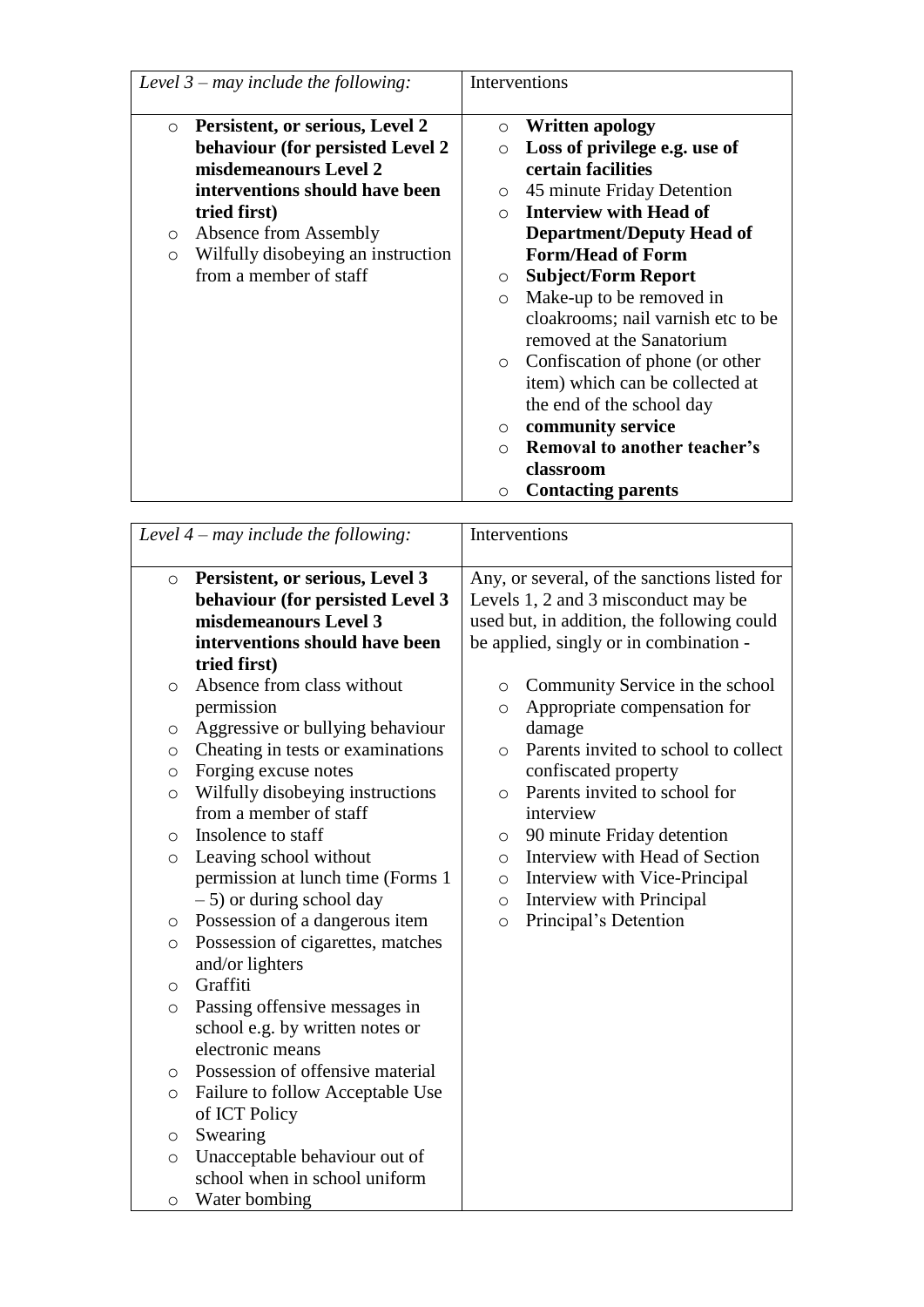|                         | Level $5 -$ may include the following:                                                                                                                         | Intervention                                                                                                                                     |
|-------------------------|----------------------------------------------------------------------------------------------------------------------------------------------------------------|--------------------------------------------------------------------------------------------------------------------------------------------------|
| $\circ$<br>O<br>$\circ$ | Persistent, or serious, Level 4<br>behaviour<br>Smoking/vaping e-cigarettes<br>Possession or use of drugs,<br>including alcohol and so-called<br>'legal highs' | Principal's detention<br>In addition to any, or several, of the<br>sanctions listed above, the following can<br>apply -<br>Suspension<br>$\circ$ |
| O                       | Serious physical assault                                                                                                                                       | Expulsion<br>O                                                                                                                                   |
| $\bigcirc$              | Theft                                                                                                                                                          |                                                                                                                                                  |
| $\circ$                 | Use of a dangerous item                                                                                                                                        | Please note that in extreme cases,                                                                                                               |
| $\circ$                 | Wilfully setting off a fire alarm or<br>making hoax emergency calls                                                                                            | depending on the nature of the offence, it<br>may be necessary to involve the PSNI                                                               |
| $\bigcirc$              | Vandalism                                                                                                                                                      | and/or other external agencies.                                                                                                                  |
| O                       | Dangerous or reckless behaviour                                                                                                                                |                                                                                                                                                  |
| $\circ$                 | Abusive language                                                                                                                                               |                                                                                                                                                  |
| $\circ$                 | Gross insolence to staff                                                                                                                                       |                                                                                                                                                  |
| $\circ$                 | Cheating in an external                                                                                                                                        |                                                                                                                                                  |
|                         | examination/assessment                                                                                                                                         |                                                                                                                                                  |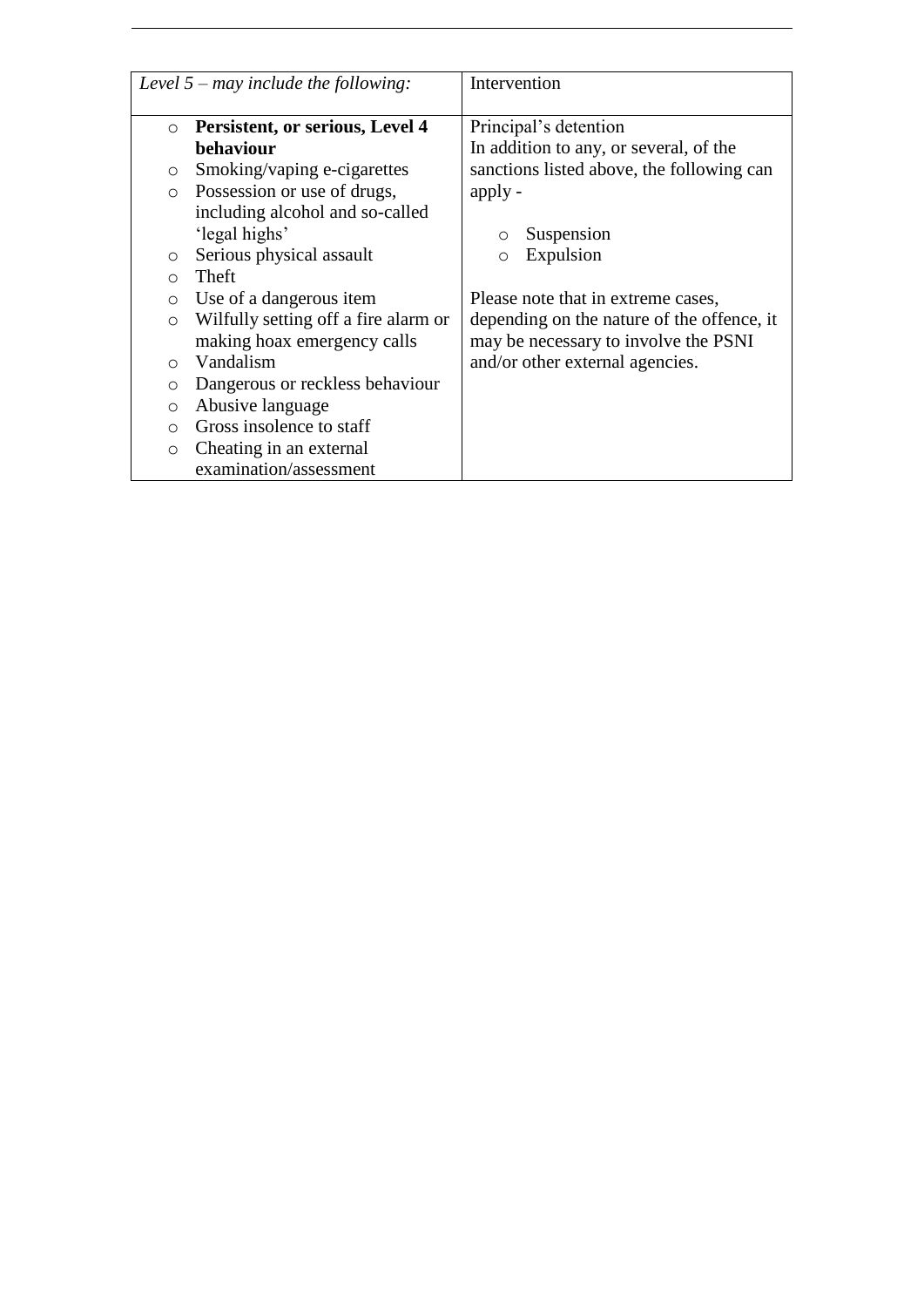# **Appendix F** *Role of Prefects*

Prefects have a very important rôle to play by assisting staff in the promotion of positive behaviour.

They:

- act as rôle models in all matters, including uniform and conduct;
- support staff in ensuring positive behaviour;
- monitor the standard of uniform and conduct outside the classroom;
- provide leadership in the College;
- create a positive environment in the College and contribute to the development of pupils;
- act as mentors to pupils who may be allocated to them by members of staff.
- participate in whole-school activities.